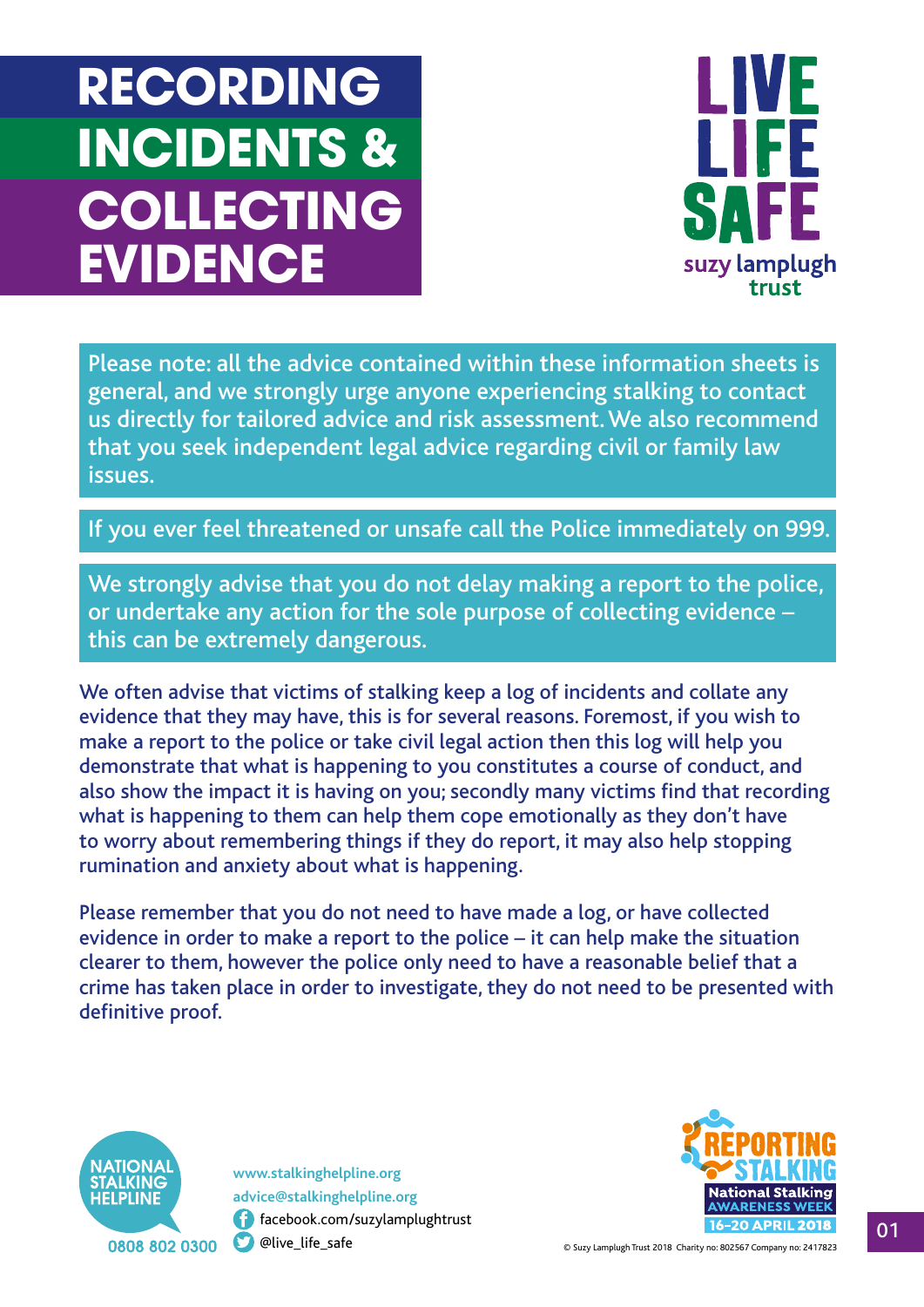



## Information about your stalker

If you know, record the following information about who is stalking you:

: lamplugh trust

- Name
- Date of Birth / age
- Address / contact details
- Occupation
- Place of work or study, and other places they frequent (such as a gym, local pub, etc)
- Physical description (hair colour and style, facial features, height, build, ethnic origin)

## Recording Incidents

If you are able to it is useful to record as many incidents as you can from the beginning of your contact with the person who is stalking you – don't worry if you can't remember every detail, but a history of what sort of incidents happen and how often is helpful for any police or civil action and can form the basis of your statement.

Whenever there is an incident, as soon as practicably possible record the following information:

#### ■ Date and time

- What happened in as much detail as possible
	- If it was a physical incident (such as following or approaching you, any face to face communication, or any incident of violence / attempted violence)
	- Record exactly where it happened
	- Do you know if the area is covered by CCTV?
- Any evidence
	- Such as call records, physical evidence, screen shots of messages or online behaviour
	- Were there any witnesses? For example if it was a physical incident was anyone with you or nearby? Were your work colleagues around when you received an email or message?
- Did you contact the police?
	- If yes, what did they do?
	- What reference number did they give you?
- How did this incident make you feel?
	- Were you frightened, anxious or worried by the incident?
	- Record here whether there are any hidden messages or particular significance to this incident for example, if a tweet referenced something only you could know, if an incident happened on an anniversary, or if there is a veiled threat, message, or other reference which only you would understand.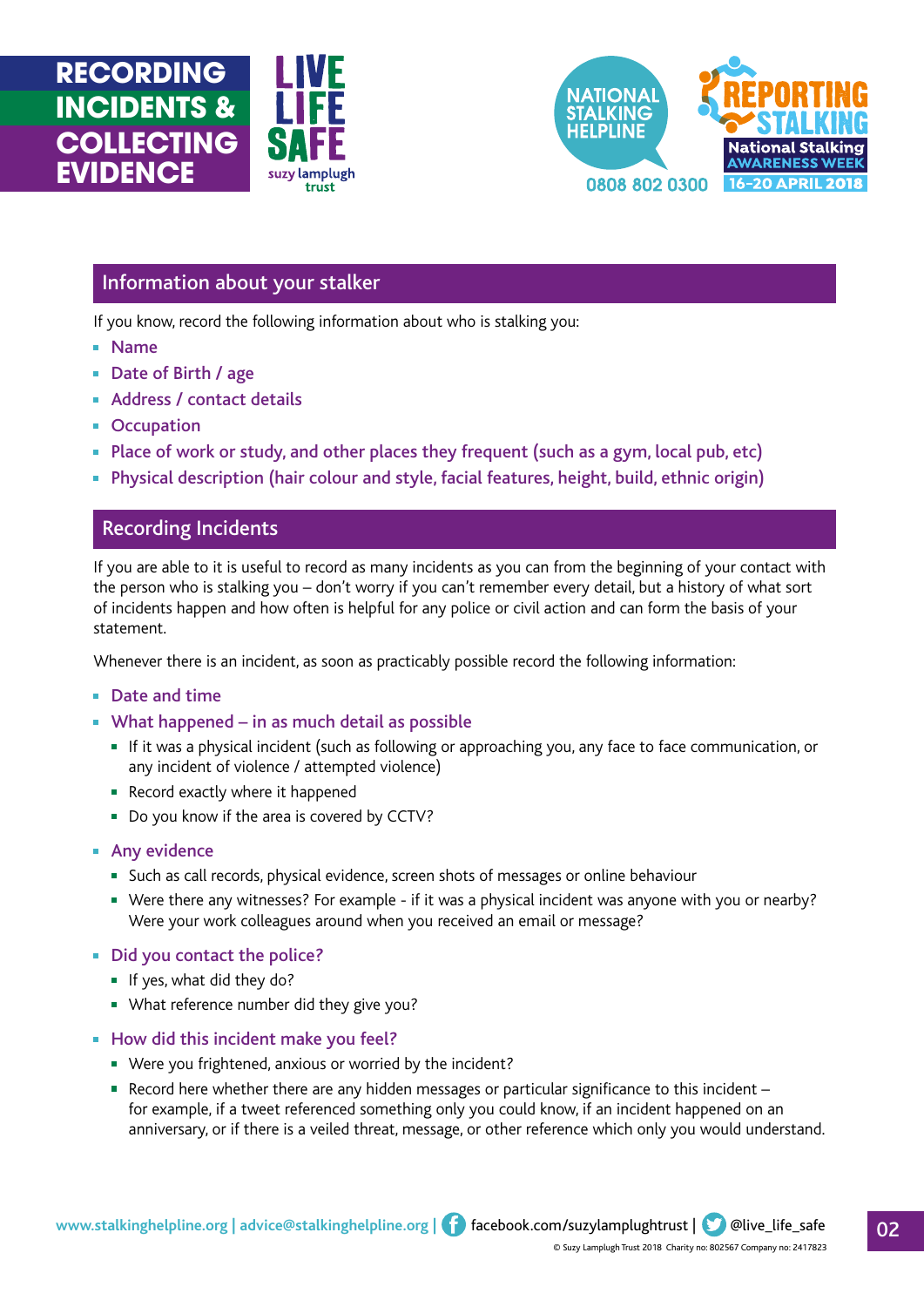





- Has anything changed, or have you had to change anything as a result of this incident?
	- For example, changing your route to work, seeing your GP for support, blocking them on social media etc

### ■ Has this impacted any children, or anyone else – such as family, friends, or colleagues?

Some people fnd it easier to keep their log electronically or to record the impact of the incident in an audio or video diary – if you choose to do this ensure the device you are using is secure and your stalker has never had access to it. If you think there is any possibility that your stalker may have compromised your devices or online profles do not use them until you are confdent that they are secure. For more information please see our advice sheet on Personal & Digital Safety.

## Collecting Evidence

It is not the responsibility of the victim to investigate the crime they are subjected to or collect all the evidence necessary, but given the nature of stalking much of the evidence is only available to the victim so it can be helpful to ensure it is preserved. If a suspect is arrested on suspicion of stalking the police have additional powers of investigation – such as seizing their devices for evidence of communications – however it is still important to preserve evidence where you can.

■ Don't delete any messages, emails, or voicemails

- Be aware that your voicemail service may automatically delete messages after a set period of time check this and if possible remove the auto-delete function
- Some people find it helpful to set up a rule to automatically divert emails to a specific folder so they don't have to read them or see them in their inbox when then arrive – if you do this we advise that you or a trusted friend or family member may wish to read them periodically in case they contain any threats or anything concerning
- Save emails to an external hard drive if possible
- Check what happens to previous messages if you block someone they may disappear, so ensure you take screenshots before blocking them
- On some platforms someone can still send messages if they are blocked, which you can then see if you unblock them. Some people decide to periodically unblock their stalkers to collect evidence, but you will need to weigh up the risk of doing this against the need for evidence. This may be action you wish to take with the support of the police or other professional – please contact us for more detailed advice.
- **Take screenshots of any social media or other online behaviours** 
	- The most secure way of storing digital evidence is on an encrypted external hard drive which is kept in a secure place, however some individuals may choose to use cloud storage or email screenshots to themselves. Please be aware that cloud storage has inherent insecurities, even with robust passwords, and this should be considered when deciding where to save your evidence.
- If there is physical evidence (such as letters or gifts) handle it as little as possible (using gloves if you can), and place things in clean, new plastic bags or containers sealed with tape if necessary. If evidence is perishable (such as flowers) take pictures, ensuring you show any notes or important details.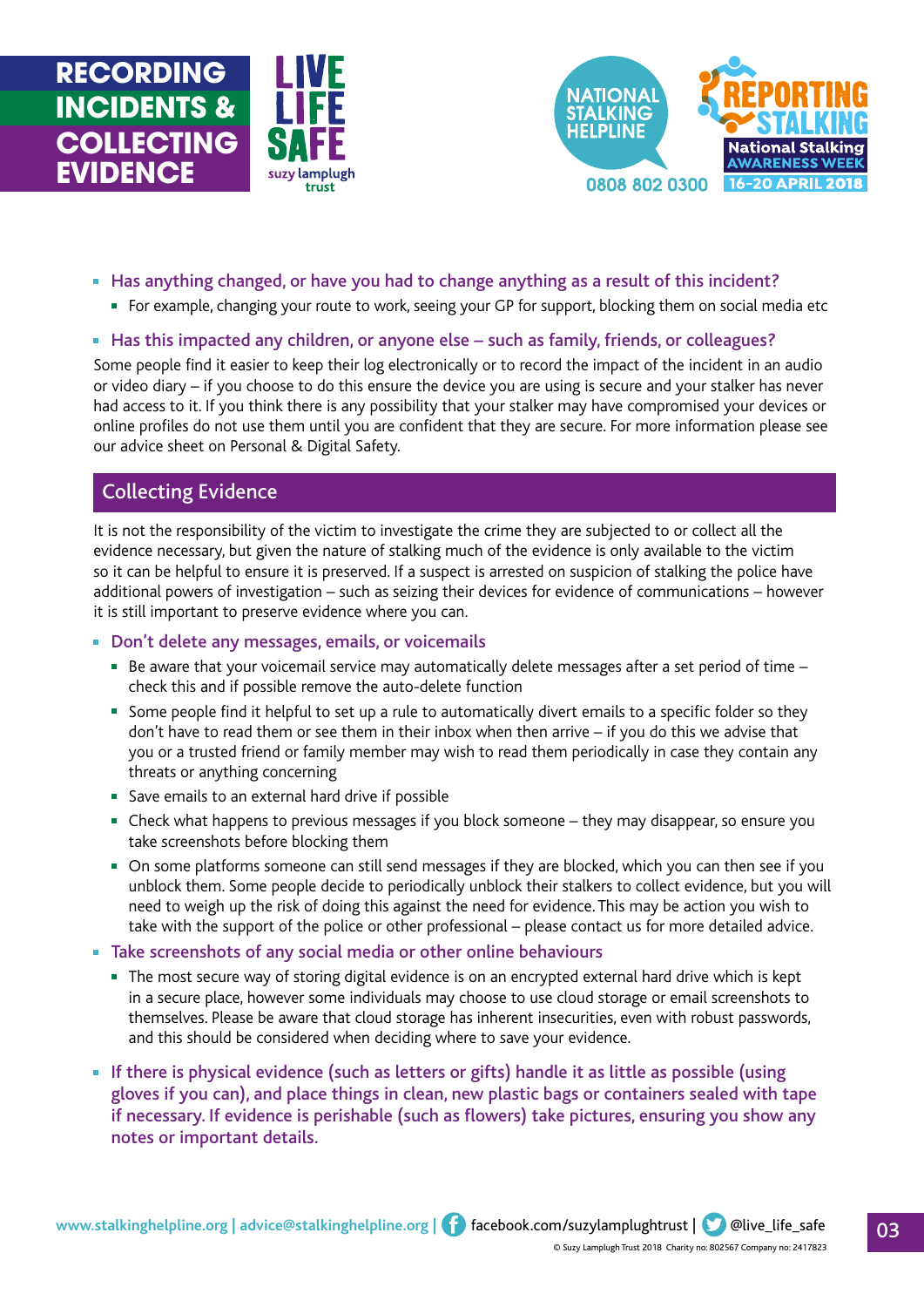**RECORDING INCIDENTS & COLLECTING EVIDENCE** 



Below is a suggested log layout, with an example of how you might wish to complete it. Every situation is different and there may be other aspects of your experience that you wish to record, or you may want to document what is happening in another way. Please contact us for tailored advice if you are unsure how best to create a log.



| <b>Evidence Log</b>                                              |                                                                               |                                                                                                                                                                                                                                                                                                                                                                                                                                                      |                                                                                                                                                                                                                                                                                                                            |                                                                                                                                                      |                                                                                                                                                                                                                                                                                                                                                                                      |                                                                                                                                                                                                                                                         |                                                                                                                                                                                        |  |  |  |  |  |
|------------------------------------------------------------------|-------------------------------------------------------------------------------|------------------------------------------------------------------------------------------------------------------------------------------------------------------------------------------------------------------------------------------------------------------------------------------------------------------------------------------------------------------------------------------------------------------------------------------------------|----------------------------------------------------------------------------------------------------------------------------------------------------------------------------------------------------------------------------------------------------------------------------------------------------------------------------|------------------------------------------------------------------------------------------------------------------------------------------------------|--------------------------------------------------------------------------------------------------------------------------------------------------------------------------------------------------------------------------------------------------------------------------------------------------------------------------------------------------------------------------------------|---------------------------------------------------------------------------------------------------------------------------------------------------------------------------------------------------------------------------------------------------------|----------------------------------------------------------------------------------------------------------------------------------------------------------------------------------------|--|--|--|--|--|
| Date &<br>time                                                   | <b>Location</b><br>(if<br>relevant)                                           | <b>What</b><br>happened?                                                                                                                                                                                                                                                                                                                                                                                                                             | Any<br>evidence?                                                                                                                                                                                                                                                                                                           | Did you contact<br>the police?<br>What did they do?<br>Reference no.?                                                                                | Impact of<br>this incident                                                                                                                                                                                                                                                                                                                                                           | <b>Changes as</b><br>a result of this<br>incident                                                                                                                                                                                                       | Impact on<br>children or<br>others?                                                                                                                                                    |  |  |  |  |  |
| <b>Example:</b><br>Monday, 6th<br>January 2018,<br>3pm.          | <b>Example:</b><br>Sam<br>contacted<br>my sister on<br>Facebook<br>messenger. | <b>Example:</b><br>Sent a message asking my<br>sister to get me to contact him,<br>saying I owed him money and was<br>telling lies about him.                                                                                                                                                                                                                                                                                                        | <b>Example:</b><br>Jade still has the message<br>and has taken a screenshot -<br>she emailed it to me and it's<br>saved on my laptop and in<br>the cloud. Jade has also saved<br>it securely on her NAS drive.                                                                                                             | <b>Example:</b><br>No.                                                                                                                               | <b>Example:</b><br>Jade is angry.<br>I feel he's trying to turn<br>my family against me to<br>manipulate me. I don't feel<br>it will ever end. I'm scared<br>of what might happen when<br>he realises I'm not going to<br>contact him and Jade doesn't<br>reply.                                                                                                                     | <b>Example:</b><br>Jade has increased her<br>privacy so he can't<br>message her again, I've<br>asked the rest of my<br>family to block him.                                                                                                             | <b>Example:</b><br>Jade's kids (13 &<br>15) have had to<br>block him too -<br>so we've had to<br>explain a bit about<br>what's going<br>on and they are<br>worried.                    |  |  |  |  |  |
| <b>Example:</b><br>Wednesday,<br>8th January<br>2018,<br>1.30pm. | <b>Example:</b><br>Sam<br>turned<br>up at<br>my office.                       | <b>Example:</b><br>Reception called up saying<br>someone was here to see me -<br>I wasn't expecting anyone. I asked<br>what he looked like and they<br>described Sam. I said I wouldn't<br>see him because he's my ex and is<br>difficult. Sam refused to leave -<br>he shouted at the receptionist that<br>I was a "lying whore" and shouldn't<br>be allowed to work with money<br>because I'm a thief. Reception<br>called security to remove him. | <b>Example:</b><br>There is CCTV (without<br>audio) of him in reception,<br>and both the receptionist<br>(Dave Hubbard) and<br>security guard (Neil<br>Davies) have made<br>detailed incident reports<br>at work about what<br>happened. The CCTV<br>footage has been saved<br>at work on their network<br>storage system. | <b>Example:</b><br>Yes - reported to 101<br>and given a reference<br>of 4756/8th Jan.<br>Told an officer would<br>contact me to take a<br>statement. | <b>Example:</b><br>My boss is supportive<br>but said she can't have<br>people coming into the<br>building behaving like<br>that. I'm embarrassed and<br>scared I won't be able to<br>keep working there if he<br>continues. What if he waits<br>for me after work? I'm so<br>scared of him, he seems to<br>be getting more and more<br>angry and I don't know<br>what he'll do next. | <b>Example:</b><br>I've spoken to security<br>at work who are very<br>supportive and won't<br>let him into the building<br>again. I've talked to<br>colleagues about leaving<br>work together so I feel<br>safer. but I don't feel<br>safe at work now. | <b>Example:</b><br>Dave was quite<br>shaken by this<br>as Sam was<br>really shouting<br>at him - he said<br>he was worried<br>he would hit<br>him for not<br>getting me to<br>see him. |  |  |  |  |  |